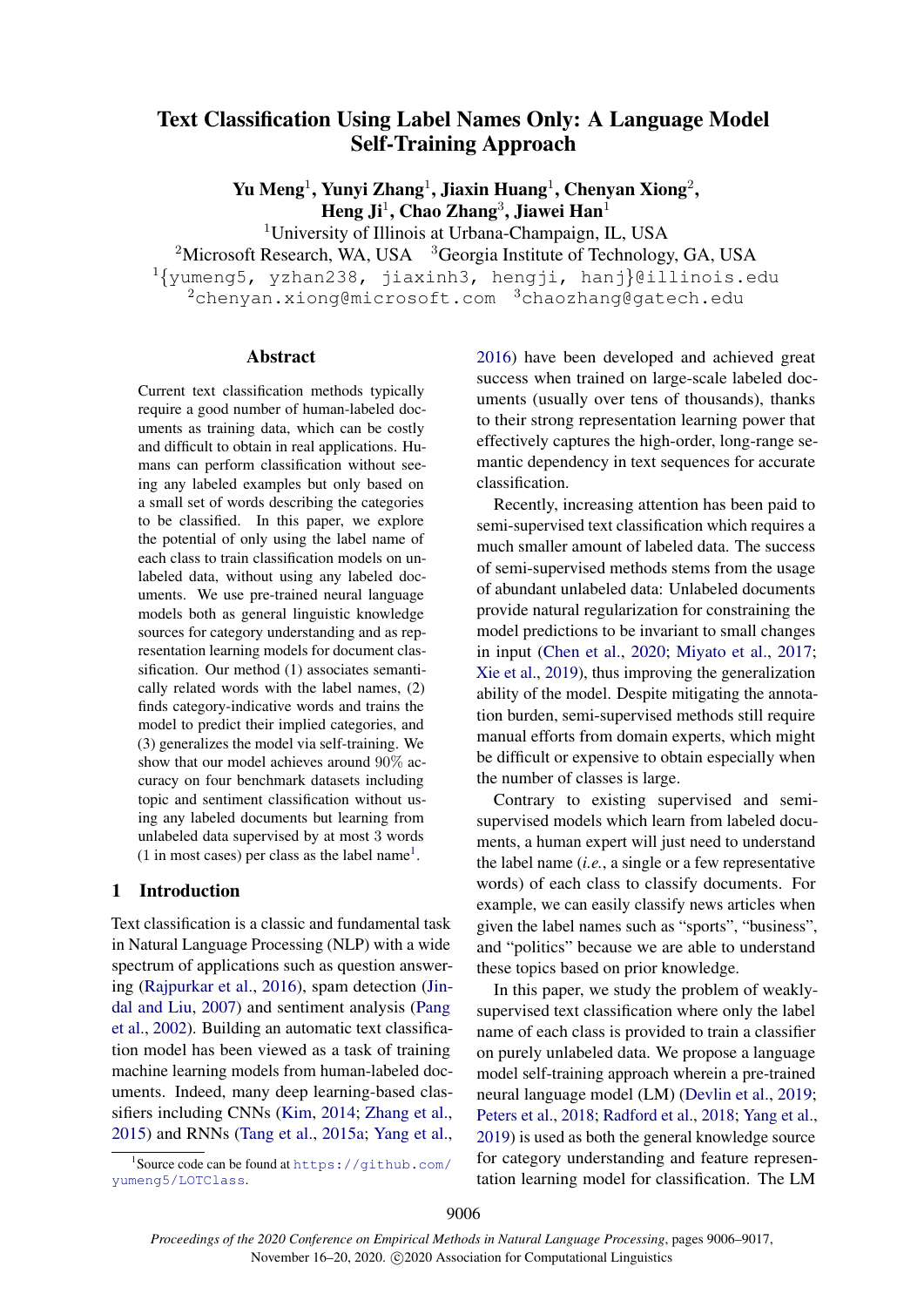creates contextualized word-level category supervision from unlabeled data to train itself, and then generalizes to document-level classification via a self-training objective.

Specifically, we propose the LOTClass model for Label-Name-Only Text Classification built in three steps: (1) We construct a category vocabulary for each class that contains semantically correlated words with the label name using a pre-trained LM. (2) The LM collects high-quality categoryindicative words in the unlabeled corpus to train itself to capture category distinctive information with a contextualized word-level category prediction task. (3) We generalize the LM via documentlevel self-training on abundant unlabeled data.

LOTClass achieves around 90% accuracy on four benchmark text classification datasets, *AG News*, *DBPedia*, *IMDB* and *Amazon* corpora, *without* learning from any labeled data but only using at most 3 words (1 word in most cases) per class as the label name, outperforming existing weaklysupervised methods significantly and yielding even comparable performance to strong semi-supervised and supervised models.

The contributions of this paper are as follows:

- We propose a weakly-supervised text classification model LOTClass based on a pre-trained neural LM without any further dependencies<sup>[2](#page-1-0)</sup>. LOTClass does not need any labeled documents but only the label name of each class.
- We propose a method for finding categoryindicative words and a contextualized word-level category prediction task that trains LM to predict the implied category of a word using its contexts. The LM so trained generalizes well to document-level classification upon self-training on unlabeled corpus.
- On four benchmark datasets, LOTClass outperforms significantly weakly-supervised models and has comparable performance to strong semisupervised and supervised models.

#### 2 Related Work

#### 2.1 Neural Language Models

Pre-training deep neural models for language modeling, including autoregressive LMs such as

ELMo [\(Peters et al.,](#page-9-6) [2018\)](#page-9-6), GPT [\(Radford et al.,](#page-10-5) [2018\)](#page-10-5) and XLNet [\(Yang et al.,](#page-10-6) [2019\)](#page-10-6) and autoencoding LMs such as BERT [\(Devlin et al.,](#page-9-5) [2019\)](#page-9-5) and its variants [\(Lan et al.,](#page-9-8) [2020;](#page-9-8) [Lewis et al.,](#page-9-9) [2020;](#page-9-9) [Liu](#page-9-10) [et al.,](#page-9-10) [2019b\)](#page-9-10), has brought astonishing performance improvement to a wide range of NLP tasks, mainly for two reasons: (1) LMs are pre-trained on largescale text corpora, which allow the models to learn generic linguistic features [\(Tenney et al.,](#page-10-7) [2019\)](#page-10-7) and serve as knowledge bases [\(Petroni et al.,](#page-9-11) [2019\)](#page-9-11); and (2) LMs enjoy strong feature representation learning power of capturing high-order, long-range dependency in texts thanks to the Transformer architecture [\(Vaswani et al.,](#page-10-8) [2017\)](#page-10-8).

### 2.2 Semi-Supervised and Zero-Shot Text Classification

For semi-supervised text classification, two lines of framework are developed to leverage unlabeled data. Augmentation-based methods generate new instances and regularize the model's predictions to be invariant to small changes in input. The augmented instances can be either created as real text sequences [\(Xie et al.,](#page-10-4) [2019\)](#page-10-4) via back translation [\(Sennrich et al.,](#page-10-9) [2016\)](#page-10-9) or in the hidden states of the model via perturbations [\(Miyato et al.,](#page-9-4) [2017\)](#page-9-4) or interpolations [\(Chen et al.,](#page-9-3) [2020\)](#page-9-3). Graph-based methods [\(Tang et al.,](#page-10-10) [2015b;](#page-10-10) [Zhang et al.,](#page-10-11) [2020\)](#page-10-11) build text networks with words, documents and labels and propagate labeling information along the graph via embedding learning [\(Tang et al.,](#page-10-12) [2015c\)](#page-10-12) or graph neural networks [\(Kipf and Welling,](#page-9-12) [2017\)](#page-9-12).

Zero-shot text classification generalizes the classifier trained on a known label set to an unknown one without using any new labeled documents. Transferring knowledge from seen classes to unseen ones typically relies on semantic attributes and descriptions of all classes [\(Liu et al.,](#page-9-13) [2019a;](#page-9-13) [Pushp](#page-10-13) [and Srivastava,](#page-10-13) [2017;](#page-10-13) [Xia et al.,](#page-10-14) [2018\)](#page-10-14), correlations among classes [\(Rios and Kavuluru,](#page-10-15) [2018;](#page-10-15) [Zhang](#page-10-16) [et al.,](#page-10-16) [2019\)](#page-10-16) or joint embeddings of classes and documents [\(Nam et al.,](#page-9-14) [2016\)](#page-9-14). However, zero-shot learning still requires labeled data for the seen label set and cannot be applied to cases where no labeled documents for any class is available.

### 2.3 Weakly-Supervised Text Classification

Weakly-supervised text classification aims to categorize text documents based only on word-level descriptions of each category, eschewing the need of any labeled documents. Early attempts rely on distant supervision such as Wikipedia to interpret

<span id="page-1-0"></span> $2^2$ Other semi-supervised/weakly-supervised methods usually take advantage of distant supervision like Wikipedia dump [\(Chang et al.,](#page-9-7) [2008\)](#page-9-7), or augmentation systems like trained back translation models [\(Xie et al.,](#page-10-4) [2019\)](#page-10-4).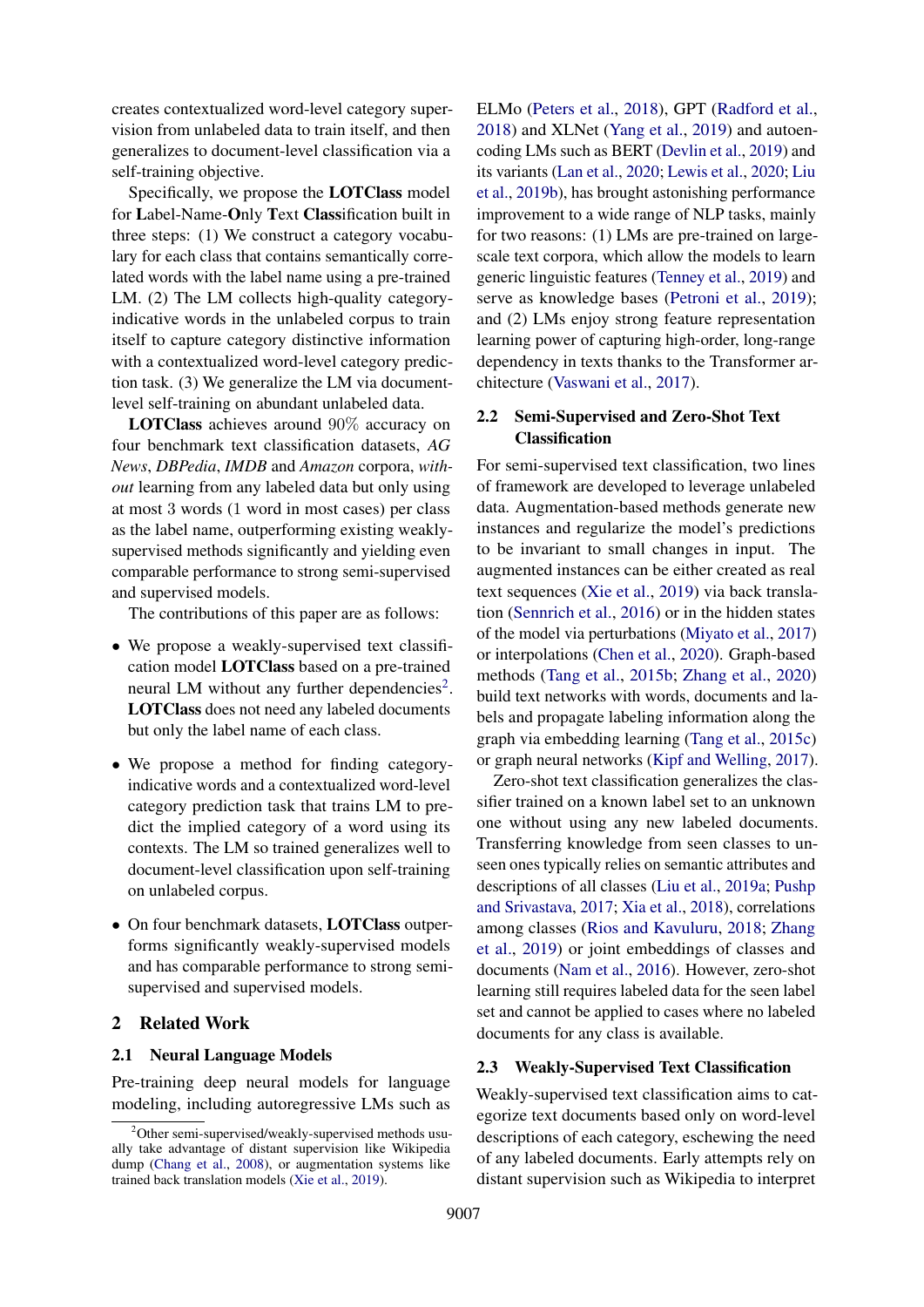the label name semantics and derive documentconcept relevance via explicit semantic analysis [\(Gabrilovich and Markovitch,](#page-9-15) [2007\)](#page-9-15). Since the classifier is learned purely from general knowledge without even requiring any unlabeled domainspecific data, these methods are called dataless classification [\(Chang et al.,](#page-9-7) [2008;](#page-9-7) [Song and Roth,](#page-10-17) [2014;](#page-10-17) [Yin et al.,](#page-10-18) [2019\)](#page-10-18). Later, topic models [\(Chen](#page-9-16) [et al.,](#page-9-16) [2015;](#page-9-16) [Li et al.,](#page-9-17) [2016\)](#page-9-17) are exploited for seedguided classification to learn seed word-aware topics by biasing the Dirichlet priors and to infer posterior document-topic assignment. Recently, neural approaches [\(Mekala and Shang,](#page-9-18) [2020;](#page-9-18) [Meng](#page-9-19) [et al.,](#page-9-19) [2018,](#page-9-19) [2019\)](#page-9-20) have been developed for weaklysupervised text classification. They assign documents pseudo labels to train a neural classifier by either generating pseudo documents or using LMs to detect category-indicative words. While achieving inspiring performance, these neural approaches train classifiers from scratch on the local corpus and fail to take advantage of the general knowledge source used by dataless classification. In this paper, we build our method upon pre-trained LMs, which are used both as general linguistic knowledge sources for understanding the semantics of label names, and as strong feature representation learning models for classification.

#### 3 Method

In this section, we introduce **LOTClass** with BERT [\(Devlin et al.,](#page-9-5) [2019\)](#page-9-5) as our backbone model, but our method can be easily adapted to other pretrained neural LMs.

#### <span id="page-2-0"></span>3.1 Category Understanding via Label Name Replacement

When provided label names, humans are able to understand the semantics of each label based on general knowledge by associating with it other correlated keywords that indicate the same category. In this section, we introduce how to learn a category vocabulary from the label name of each class with a pre-trained LM, similar to the idea of topic mining in recent studies [\(Meng et al.,](#page-9-21) [2020a](#page-9-21)[,b\)](#page-9-22).

Intuitively, words that are interchangeable most of the time are likely to have similar meanings. We use the pre-trained BERT masked language model (MLM) to predict what words can replace the label names under most contexts. Specifically, for each occurrence of a label name in the corpus, we feed its contextualized embedding vector  $\boldsymbol{h} \in \mathbb{R}^h$ 

produced by the BERT encoder to the MLM head, which will output a probability distribution over the entire vocabulary  $V$ , indicating the likelihood of each word  $w$  appearing at this position:

$$
p(w | \mathbf{h}) = \text{Softmax}(W_2 \sigma (W_1 \mathbf{h} + \mathbf{b})), \quad (1)
$$

where  $\sigma(\cdot)$  is the activation function;  $W_1 \in \mathbb{R}^{h \times h}$ ,  $\mathbf{b} \in \mathbb{R}^h$ , and  $W_2 \in \mathbb{R}^{|V| \times h}$  are learnable parameters that have been pre-trained with the MLM objective of BERT.

Table [1](#page-3-0) shows the pre-trained MLM prediction for the top words (sorted by  $p(w | h)$ ) to replace the original label name "sports" under two different contexts. We observe that for each masked word, the top-50 predicted words usually have similar meanings with the original word, and thus we use the threshold of 50 words given by the MLM to define valid replacement for each occurrence of the label names in the corpus. Finally, we form the category vocabulary of each class using the top-100 words ranked by how many times they can replace the label name in the corpus, discarding stopwords with NLTK [\(Bird et al.,](#page-8-0) [2009\)](#page-8-0) and words that appear in multiple categories. Tables [2,](#page-3-1) [3,](#page-4-0) [4](#page-4-1) and [9](#page-11-0) (Table [9](#page-11-0) is in Appendix [A\)](#page-10-19) show the label name used for each category and the obtained category vocabulary of *AG News*, *IMDB*, *Amazon* and *DB-Pedia* corpora, respectively.

### <span id="page-2-1"></span>3.2 Masked Category Prediction

Like how humans perform classification, we want the classification model to focus on categoryindicative words in a sequence. A straightforward way is to directly highlight every occurrence of the category vocabulary entry in the corpus. However, this approach is error-prone because: (1) Word meanings are contextualized; not every occurrence of the category keywords indicates the category. For example, as shown in Table [1,](#page-3-0) the word "sports" in the second sentence does not imply the topic "sports". (2) The coverage of the category vocabulary is limited; some terms under specific contexts have similar meanings with the category keywords but are not included in the category vocabulary.

To address the aforementioned challenge, we introduce a new task, Masked Category Prediction (MCP), as illustrated in Fig. [1,](#page-5-0) wherein a pretrained LM creates *contextualized* word-level category supervision for training itself to predict the implied category of a word with the word masked.

To create contextualized word-level category supervision, we reuse the pre-trained MLM method in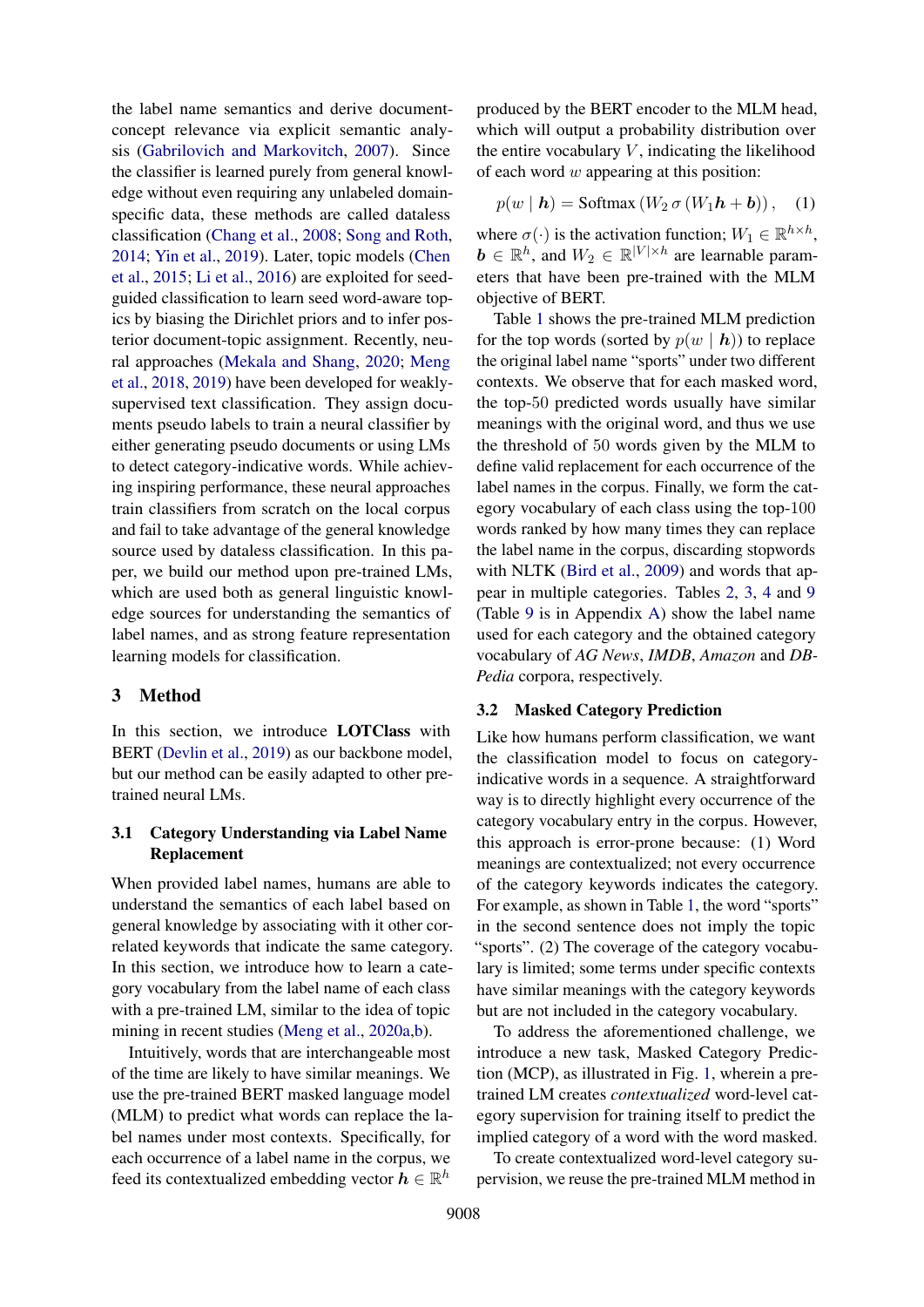<span id="page-3-0"></span>

| <b>Sentence</b>                                              | <b>Language Model Prediction</b>     |
|--------------------------------------------------------------|--------------------------------------|
| The oldest annual US team sports competition that            | sports, baseball, handball, soccer,  |
| includes professionals is not in baseball, or football or    | basketball, football, tennis, sport, |
| basketball or hockey. It's in soccer.                        | championship, hockey,                |
| Samsung's new SPH-V5400 mobile phone sports a built-in       | has, with, features, uses, includes, |
| 1-inch, 1.5-gigabyte hard disk that can store about 15 times | had, is, contains, featured, have,   |
| more data than conventional handsets, Samsung said.          | incorporates, requires, offers,      |

Table 1: BERT language model prediction (sorted by probability) for the word to appear at the position of "sports" under different contexts. The two sentences are from *AG News* corpus.

<span id="page-3-1"></span>

| <b>Label Name</b> | <b>Category Vocabulary</b>                                                                                                                                                                                                                                              |
|-------------------|-------------------------------------------------------------------------------------------------------------------------------------------------------------------------------------------------------------------------------------------------------------------------|
| politics          | politics, political, politicians, government, elections, politician, democracy,<br>democratic, governing, party, leadership, state, election, politically, affairs, issues,<br>governments, voters, debate, cabinet, congress, democrat, president, religion,           |
| sports            | sports, games, sporting, game, athletics, national, athletic, espn, soccer, basketball,<br>stadium, arts, racing, baseball, tv, hockey, pro, press, team, red, home, bay, kings,<br>city, legends, winning, miracle, olympic, ball, giants, players, champions, boxing, |
| business          | business, trade, commercial, enterprise, shop, money, market, commerce, corporate,<br>global, future, sales, general, international, group, retail, management, companies,<br>operations, operation, store, corporation, venture, economic, division, firm,             |
| technology        | technology, tech, software, technological, device, equipment, hardware, devices,<br>infrastructure, system, knowledge, technique, digital, technical, concept, systems,<br>gear, techniques, functionality, process, material, facility, feature, method,               |

Table 2: The label name used for each class of *AG News* dataset and the learned category vocabulary.

Section [3.1](#page-2-0) to understand the contextualized meaning of each word by examining what are valid replacement words. As shown in Table [1,](#page-3-0) the MLM predicted words are good indicators of the original word's meaning. As before, we regard the top-50 words given by the MLM as valid replacement of the original word, and we consider a word  $w$  as "category-indicative" for class  $c_w$  if more than 20 out of 50 w's replacing words appear in the category vocabulary of class  $c_w$ . By examining every word in the corpus as above, we will obtain a set of category-indicative words and their category labels  $S_{\text{ind}}$  as word-level supervision.

For each category-indicative word  $w$ , we mask it out with the [MASK] token and train the model to predict w's indicating category  $c_w$  via crossentropy loss with a classifier (a linear layer) on top of  $w$ 's contextualized embedding  $h$ :

$$
\mathcal{L}_{MCP} = -\sum_{(w,c_w)\in\mathcal{S}_{\text{ind}}} \log p(c_w \mid \mathbf{h}_w), \quad (2)
$$

$$
p(c | \mathbf{h}) = \text{Softmax}(W_c \mathbf{h} + \mathbf{b}_c), \tag{3}
$$

where  $W_c \in \mathbb{R}^{K \times h}$  and  $b_c \in \mathbb{R}^K$  are learnable

parameters of the linear layer  $(K)$  is the number of classes).

We note that it is crucial to mask out the categoryindicative word for category prediction, because this forces the model to infer categories based on the word's *contexts* instead of simply memorizing context-free category keywords. In this way, the BERT encoder will learn to encode categorydiscriminative information within the sequence into the contextualized embedding  $h$  that is helpful for predicting the category at its position.

### 3.3 Self-Training

<span id="page-3-3"></span><span id="page-3-2"></span>After training the LM with the MCP task, we propose to self-train the model on the entire unlabeled corpus for two reasons: (1) There are still many unlabeled documents not seen by the model in the MCP task (due to no category keywords detected) that can be used to refine the model for better generalization. (2) The classifier has been trained on top of words to predict their categories with them masked, but have not been applied on the [CLS] token where the model is allowed to see the entire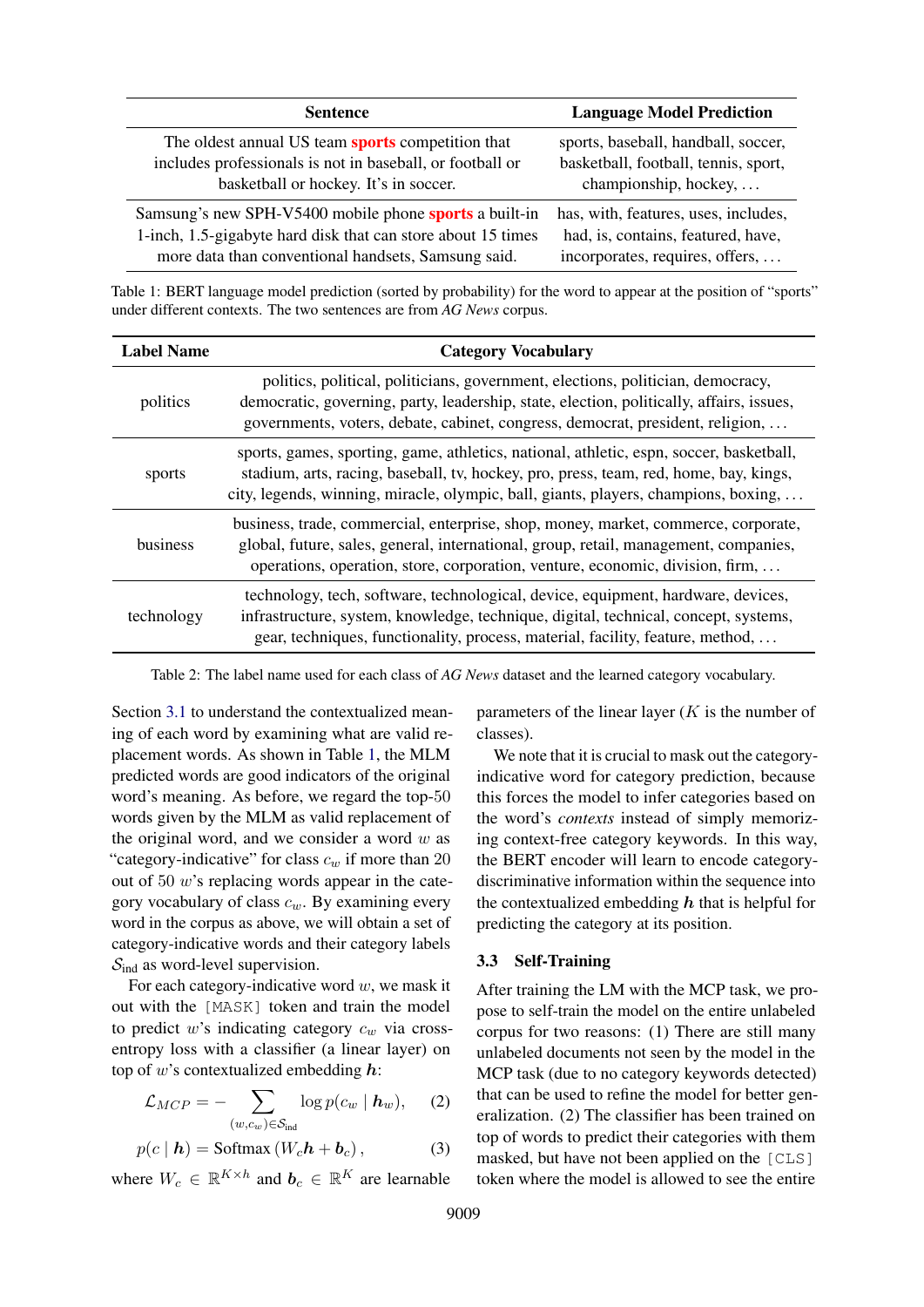<span id="page-4-0"></span>

| <b>Label Name</b> | <b>Category Vocabulary</b>                                                                                                                                                                                                                                    |  |  |
|-------------------|---------------------------------------------------------------------------------------------------------------------------------------------------------------------------------------------------------------------------------------------------------------|--|--|
| good              | good, excellent, fair, wonderful, sound, high, okay, positive, sure, solid, quality,<br>smart, normal, special, successful, quick, home, brilliant, beautiful, tough, fun,<br>cool, amazing, done, interesting, superb, made, outstanding, sweet, happy, old, |  |  |
| bad               | bad, badly, worst, mad, worse, sad, dark, awful, rotten, rough, mean, dumb,<br>negative, nasty, mixed, thing, much, fake, guy, ugly, crazy, german, gross, weird,<br>sorry, like, short, scary, way, sick, white, black, shit, average, dangerous, stuff,     |  |  |

Table 3: The label name used for each class of *IMDB* dataset and the learned category vocabulary.

<span id="page-4-1"></span>

| <b>Label Name</b> | <b>Category Vocabulary</b>                                                                                                                                                                                                                                        |  |
|-------------------|-------------------------------------------------------------------------------------------------------------------------------------------------------------------------------------------------------------------------------------------------------------------|--|
| good              | good, excellent, fine, right, fair, sound, wonderful, high, okay, sure, quality, smart,<br>positive, solid, special, home, quick, safe, beautiful, cool, valuable, normal,<br>amazing, successful, interesting, useful, tough, fun, done, sweet, rich, suitable,  |  |
| bad               | bad, terrible, horrible, badly, wrong, sad, worst, worse, mad, dark, awful, mean,<br>rough, rotten, much, mixed, dumb, nasty, sorry, thing, negative, funny, far, go, crazy,<br>weird, lucky, german, shit, guy, ugly, short, weak, sick, gross, dangerous, fake, |  |

Table 4: The label name used for each class of *Amazon* dataset and the learned category vocabulary.

sequence to predict its category.

The idea of self-training (ST) is to iteratively use the model's current prediction  $P$  to compute a target distribution Q which guides the model for refinement. The general form of ST objective can be expressed with the KL divergence loss:

$$
\mathcal{L}_{ST} = \text{KL}(Q||P) = \sum_{i=1}^{N} \sum_{j=1}^{K} q_{ij} \log \frac{q_{ij}}{p_{ij}}, \quad (4)
$$

where  $N$  is the number of instances.

There are two major choices of the target distribution Q: Hard labeling and soft labeling. Hard labeling [\(Lee,](#page-9-23) [2013\)](#page-9-23) converts high-confidence predictions over a threshold  $\tau$  to one-hot labels, *i.e.*,  $q_{ij} = \mathbb{1}(p_{ij} > \tau)$ , where  $\mathbb{1}(\cdot)$  is the indicator function. Soft labeling [\(Xie et al.,](#page-10-20) [2016\)](#page-10-20) derives Q by enhancing high-confidence predictions while demoting low-confidence ones via squaring and normalizing the current predictions:

$$
q_{ij} = \frac{p_{ij}^2/f_j}{\sum_{j'} \left(p_{ij'}^2/f_{j'}\right)}, \, f_j = \sum_i p_{ij}, \quad (5)
$$

where the model prediction is made by applying the classifier trained via MCP (Eq.  $(3)$ ) to the [CLS] token of each document, *i.e.*,

$$
p_{ij} = p(c_j \mid \mathbf{h}_{d_i: [\text{CLS}]}).
$$
 (6)

In practice, we find that the soft labeling strategy consistently gives better and more stable results than hard labeling, probably because hard labeling treats high-confident predictions directly as groundtruth labels and is more prone to error propagation. Another advantage of soft labeling is that the target distribution is computed for every instance and no confidence thresholds need to be preset.

<span id="page-4-3"></span>We update the target distribution  $Q$  via Eq. [\(5\)](#page-4-2) every 50 batches and train the model via Eq. [\(4\)](#page-4-3). The overall algorithm is shown in Algorithm [1.](#page-4-4)

<span id="page-4-4"></span><span id="page-4-2"></span>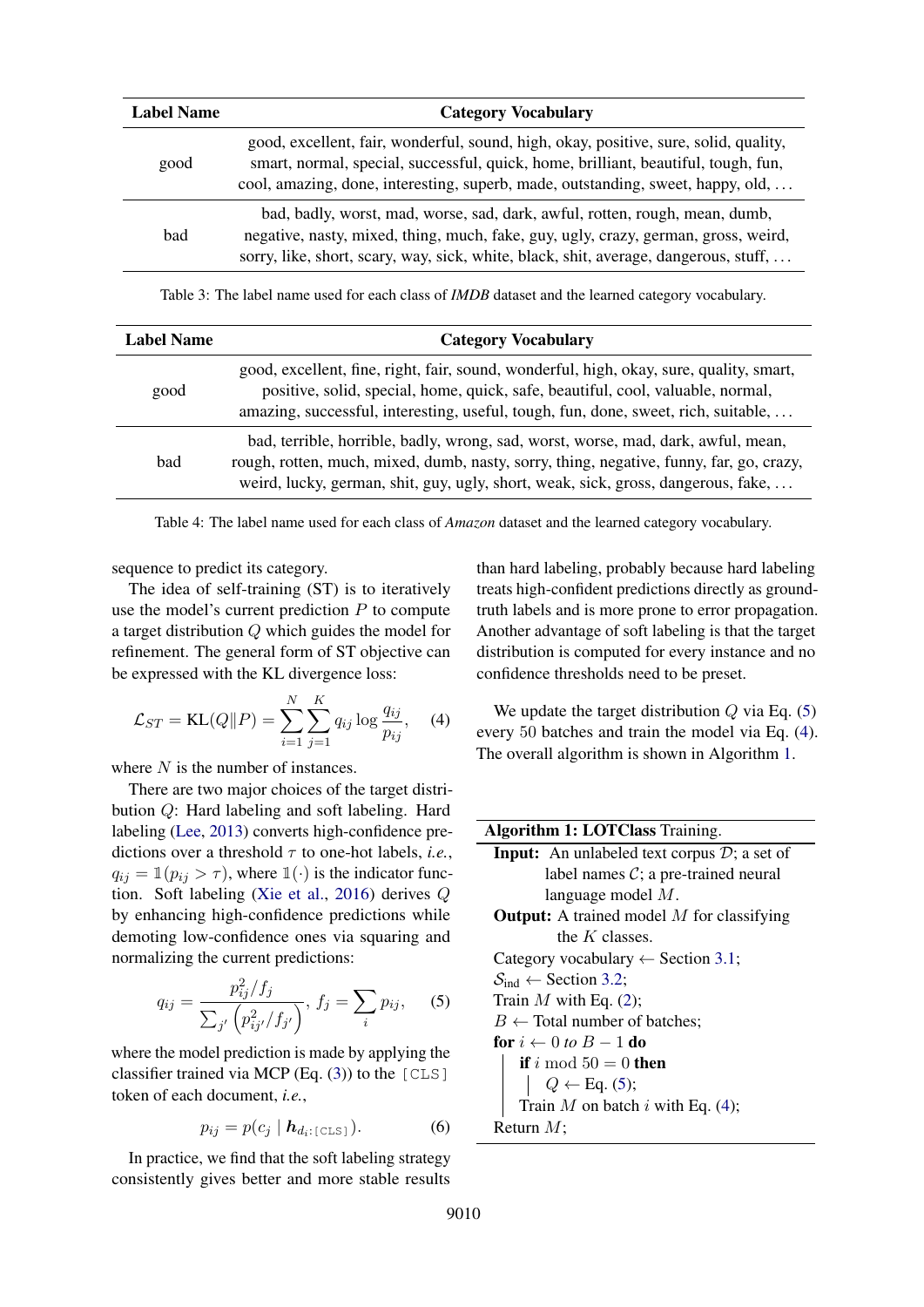<span id="page-5-0"></span>

<span id="page-5-1"></span>Figure 1: Overview of Masked Category Prediction (MCP). The Masked Language Model (MLM) head first predicts what are probable words to appear at each token's position. A token is considered as "category-indicative" if its probable replacement words highly overlap with the category vocabulary of a certain class. The MCP head is trained to predict the implied categories of the category-indicative words with them masked.

| <b>Dataset</b> | <b>Classification Type</b>      | # Classes                   | # Train   | # Test  |
|----------------|---------------------------------|-----------------------------|-----------|---------|
| <b>AG News</b> | News Topic                      | 4                           | 120,000   | 7,600   |
| <b>DBPedia</b> | Wikipedia Topic                 | 14                          | 560,000   | 70,000  |
| <b>IMDB</b>    | Movie Review Sentiment          | $\mathcal{D}_{\mathcal{L}}$ | 25,000    | 25,000  |
| Amazon         | <b>Product Review Sentiment</b> | $\mathcal{D}_{\mathcal{L}}$ | 3,600,000 | 400,000 |

Table 5: Dataset statistics. Supervised models are trained on the entire training set. Semi-supervised models use 10 labeled documents per class from the training set and the rest as unlabeled data. Weakly-supervised models are trained by using the entire training set as unlabeled data. All models are evaluated on the test set.

### 4 Experiments

### 4.1 Datasets

We use four benchmark datasets for text classification: *AG News* [\(Zhang et al.,](#page-10-1) [2015\)](#page-10-1), *DBPedia* [\(Lehmann et al.,](#page-9-24) [2015\)](#page-9-24), *IMDB* [\(Maas et al.,](#page-9-25) [2011\)](#page-9-25) and *Amazon* [\(McAuley and Leskovec,](#page-9-26) [2013\)](#page-9-26). The dataset statistics are shown in Table [5.](#page-5-1) All datasets are in English language.

### 4.2 Compared Methods

We compare LOTClass with a wide range of weakly-supervised methods and also state-of-theart semi-supervised and supervised methods. The label names used as supervision on each dataset for the weakly-supervised methods are shown in Tables [2,](#page-3-1) [3,](#page-4-0) [4](#page-4-1) and [9.](#page-11-0) (Table [9](#page-11-0) can be found in Appendix [A.](#page-10-19)) Fully supervised methods use the entire training set for model training. Semi-supervised method UDA uses 10 labeled documents per class from the training set and the rest as unlabeled data. Weakly-supervised methods use the training set as unlabeled data. All methods are evaluated on the test set.

### Weakly-supervised methods:

- Dataless [\(Chang et al.,](#page-9-7) [2008\)](#page-9-7): Dataless classification maps label names and each document into the same semantic space of Wikipedia concepts. Classification is performed based on vector similarity between documents and classes using explicit semantic analysis [\(Gabrilovich and](#page-9-15) [Markovitch,](#page-9-15) [2007\)](#page-9-15).
- WeSTClass [\(Meng et al.,](#page-9-19) [2018\)](#page-9-19): WeSTClass generates pseudo documents to pre-train a CNN classifier and then bootstraps the model on unlabeled data with self-training.
- BERT w. simple match: We treat each document containing the label name as if it is a labeled document of the corresponding class to train the BERT model.
- **LOTClass w/o. self train:** This is an ablation version of our method. We train LOTClass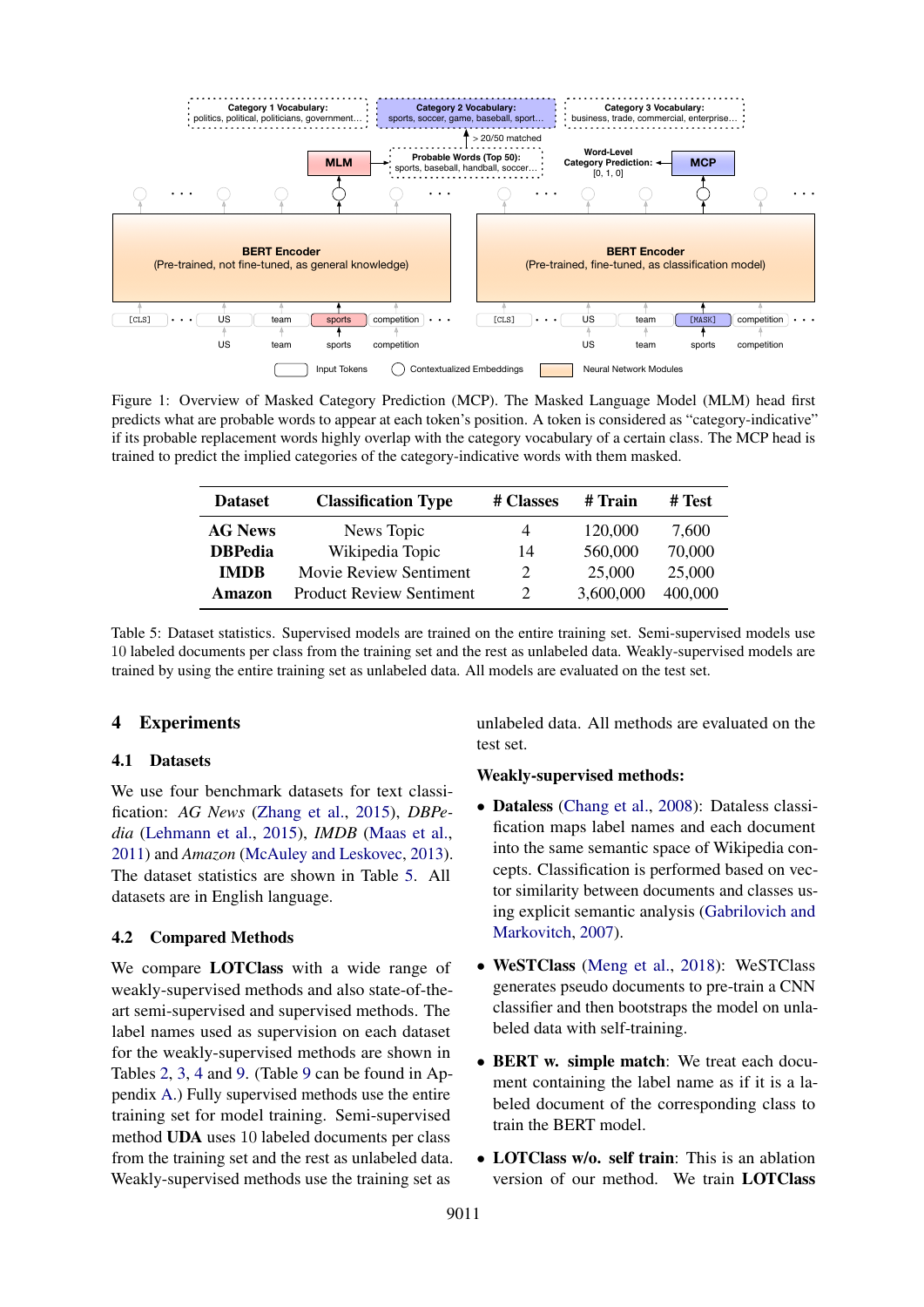only with the MCP task, without performing self-training on the entire unlabeled data.

#### Semi-supervised method:

• UDA [\(Xie et al.,](#page-10-4) [2019\)](#page-10-4): Unsupervised data augmentation is the state-of-the-art semi-supervised text classification method. Apart from using a small amount of labeled documents for supervised training, it uses back translation [\(Sennrich](#page-10-9) [et al.,](#page-10-9) [2016\)](#page-10-9) and TF-IDF word replacing for augmentation and enforces the model to make consistent predictions over the augmentations.

#### Supervised methods:

- char-CNN [\(Zhang et al.,](#page-10-1) [2015\)](#page-10-1): Character-level CNN was one of the state-of-the-art supervised text classification models before the appearance of neural LMs. It encodes the text sequences into characters and applies 6-layer CNNs for feature learning and classification.
- **BERT** [\(Devlin et al.,](#page-9-5) [2019\)](#page-9-5): We use the pretrained BERT-base-uncased model and fine-tune it with the training data for classification.

## 4.3 Experiment Settings

We use the pre-trained BERT-base-uncased model as the base neural LM. For the four datasets *AG News*, *DBPedia*, *IMDB* and *Amazon*, the maximum sequence lengths are set to be 200, 200, 512 and 200 tokens. The training batch size is 128. We use Adam [\(Kingma and Ba,](#page-9-27) [2015\)](#page-9-27) as the optimizer. The peak learning rate is  $2e - 5$  and  $1e - 6$  for MCP and self-training, respectively. The model is run on 4 NVIDIA GeForce GTX 1080 Ti GPUs.

# 4.4 Results

The classification accuracy of all methods on the test set is shown in Table [6.](#page-7-0) LOTClass consistently outperforms all weakly-supervised methods by a large margin. Even without self-training, LOT-Class's ablation version performs decently across all datasets, demonstrating the effectiveness of our proposed category understanding method and the MCP task. With the help of self-training, LOT-Class's performance becomes comparable to stateof-the-art semi-supervised and supervised models.

How many labeled documents are label names worth? We vary the number of labeled documents per class on *AG News* dataset for training Supervised BERT and show its corresponding performance in Fig.  $2(a)$ . The performance of **LOT-**Class is equivalent to that of Supervised BERT with 48 labeled documents per class.

### 4.5 Study of Category Understanding

We study the characteristics of the method introduced in Section [3.1](#page-2-0) from the following two aspects. (1) Sensitivity to different words as label names. We use "commerce" and "economy" to replace "business" as the label name on *AG News* dataset. Table [7](#page-7-1) shows the resulting learned category vocabulary. We observe that despite the change in label name, around half of terms in the resulting category vocabulary overlap with the original one (Table [2](#page-3-1) "business" category); the other half also indicate very similar meanings. This guarantees the robustness of our method since it is the category vocabulary rather than the original label name that is used in subsequent steps. (2) Advantages over alternative solutions. We take the pre-trained 300-d GloVe [\(Pennington et al.,](#page-9-28) [2014\)](#page-9-28) embeddings and use the top words ranked by cosine similarity with the label names for category vocabulary construction. On *Amazon* dataset, we use "good" and "bad" as the label names, and the category vocabulary built by LOTClass (Table [4\)](#page-4-1) accurately reflects the sentiment polarity, while the results given by GloVe (Table [8\)](#page-7-2) are poor—some words that are close to "good"/"bad" in the GloVe embedding space do not indicate sentiment, or even the reversed sentiment (the closest word to "bad" is "good"). This is because context-free embeddings only learn from local context windows, while neural LMs capture long-range dependency that leads to accurate interpretation of the target word.

### 4.6 Effect of Self-Training

We study the effect of self-training with two sets of experiments: (1) In Fig. [2\(b\)](#page-8-2) we show the test accuracy and self-training loss (Eq. [\(4\)](#page-4-3)) when training LOTClass on the first 1, 000 steps (batches) of unlabeled documents. It can be observed that the loss decreases within a period of 50 steps, which is the update interval for the target distribution Q—when the self training loss approximates zero, the model has fit the previous Q and a new target distribution is computed based on the most recent predictions. With the model refining itself on unlabeled data iteratively, the performance gradually improves. (2) In Fig.  $2(c)$  we show the performance of **LOTClass** vs. BERT w. simple match with the same self-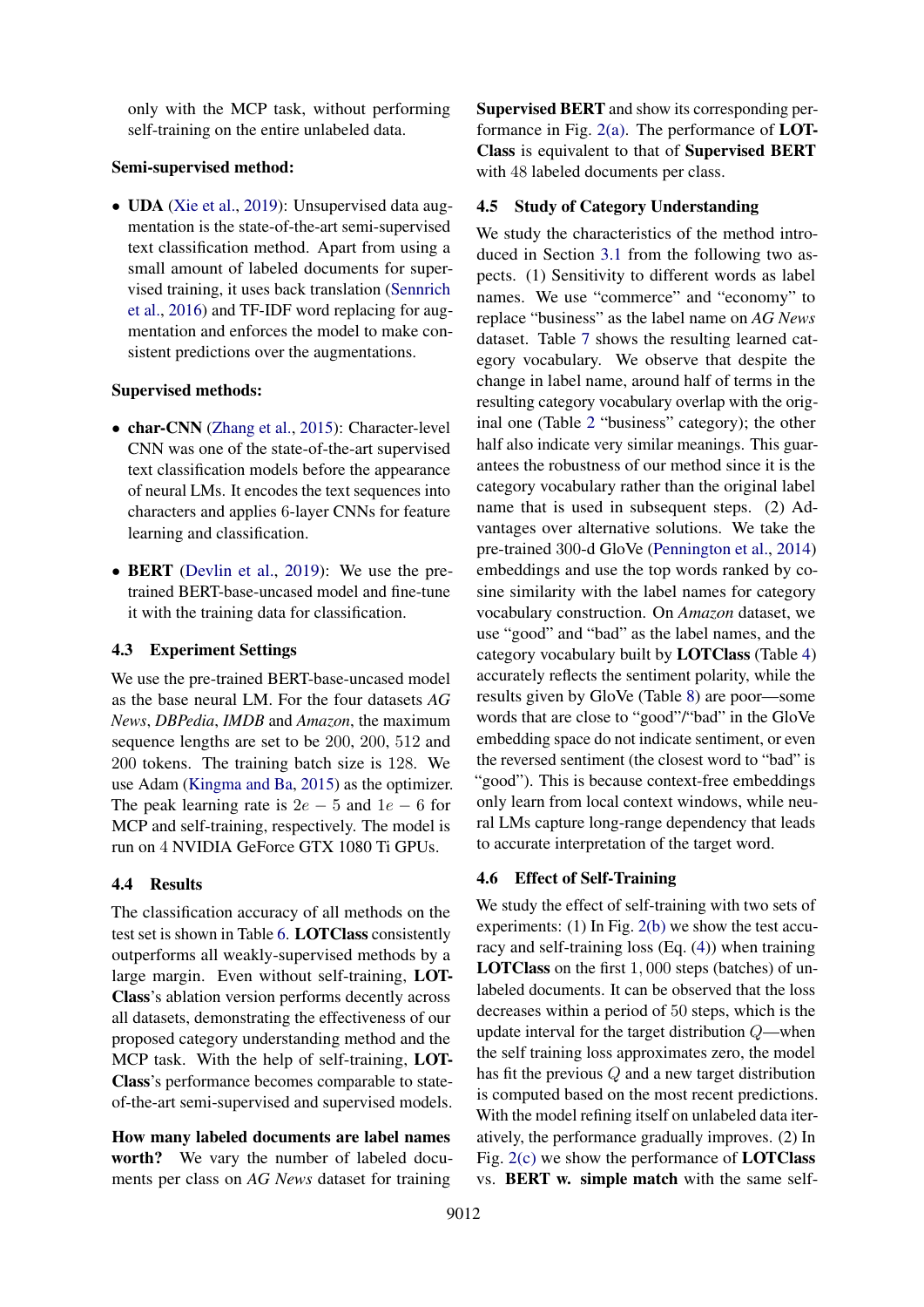<span id="page-7-0"></span>

| <b>Supervision Type</b> | <b>Methods</b>                                                        | <b>AG News</b> | <b>DBPedia</b> | <b>IMDB</b>    | Amazon         |
|-------------------------|-----------------------------------------------------------------------|----------------|----------------|----------------|----------------|
|                         | <b>Dataless</b> (Chang et al., 2008)                                  | 0.696          | 0.634          | 0.505          | 0.501          |
|                         | WeSTClass (Meng et al., 2018)                                         | 0.823          | 0.811          | 0.774          | 0.753          |
| <b>Weakly-Sup.</b>      | <b>BERT</b> w. simple match                                           | 0.752          | 0.722          | 0.677          | 0.654          |
|                         | LOTClass w/o. self train                                              | 0.822          | 0.860          | 0.802          | 0.853          |
|                         | <b>LOTClass</b>                                                       | 0.864          | 0.911          | 0.865          | 0.916          |
| Semi-Sup.               | <b>UDA</b> (Xie et al., 2019)                                         | 0.869          | 0.986          | 0.887          | 0.960          |
| <b>Supervised</b>       | char-CNN (Zhang et al., $2015$ )<br><b>BERT</b> (Devlin et al., 2019) | 0.872<br>0.944 | 0.983<br>0.993 | 0.853<br>0.945 | 0.945<br>0.972 |

Table 6: Test accuracy of all methods on four datasets.

<span id="page-7-1"></span>

| <b>Label Name</b> | <b>Category Vocabulary</b>                                                                                                                                                                                                                           |  |
|-------------------|------------------------------------------------------------------------------------------------------------------------------------------------------------------------------------------------------------------------------------------------------|--|
| commerce          | commerce, trade, consumer, retail, trading, merchants, treasury, currency, sales,<br>commercial, market, merchant, economy, economic, marketing, store, exchange,<br>transactions, marketplace, businesses, investment, markets, trades, enterprise, |  |
| economy           | economy, economic, economies, economics, currency, trade, future, gdp, treasury,<br>sector, production, market, investment, growth, mortgage, commodity, money,<br>markets, commerce, economical, prosperity, account, income, stock, store,         |  |

Table 7: Different label names used for class "business" of *AG News* dataset and the learned category vocabulary.

<span id="page-7-2"></span>

| <b>Label Name</b> | <b>Category Vocabulary</b>                                                                                                                                                                                                                                           |
|-------------------|----------------------------------------------------------------------------------------------------------------------------------------------------------------------------------------------------------------------------------------------------------------------|
| good              | good, better, really, always, you, well, excellent, very, things, think, way, sure,<br>thing, so, n't, we, lot, get, but, going, kind, know, just, pretty, i, 'll, certainly, 're,<br>nothing, what, bad, great, best, something, because, doing, got, enough, even, |
| bad               | bad, good, things, worse, thing, because, really, too, nothing, unfortunately, awful,<br>n't, pretty, maybe, so, lot, trouble, something, wrong, got, terrible, just, anything,<br>kind, going, getting, think, get, ?, you, stuff, 've, know, everything, actually, |

Table 8: GloVe 300-d pre-trained embedding for category understanding on *Amazon* dataset.

training strategy. BERT w. simple match does not seem to benefit from self-training as our method does. This is probably because documents containing label names may not be actually about the category (*e.g.*, the second sentence in Table [1\)](#page-3-0); the noise from simply matching the label names causes the model to make high-confidence wrong predictions, from which the model struggles to extract correct classification signals for self-improvement. This demonstrates the necessity of creating wordlevel supervision by understanding the contextualized word meaning and training the model via MCP to predict the category of words instead of directly assigning the word's implied category to its document.

#### 5 Discussions

The potential of weakly-supervised classification has not been fully explored. For the simplicity and clarity of our method, (1) we only use the BERT-base-uncased model rather than more advanced and recent LMs; (2) we use at most 3 words per class as label names; (3) we refrain from using other dependencies like back translation systems for augmentation. We believe that the performance will become better with the upgrade of the model, the enrichment in inputs and the usage of data augmentation techniques.

Applicability of weak supervision in other NLP tasks. Many other NLP problems can be formulated as classification tasks such as named en-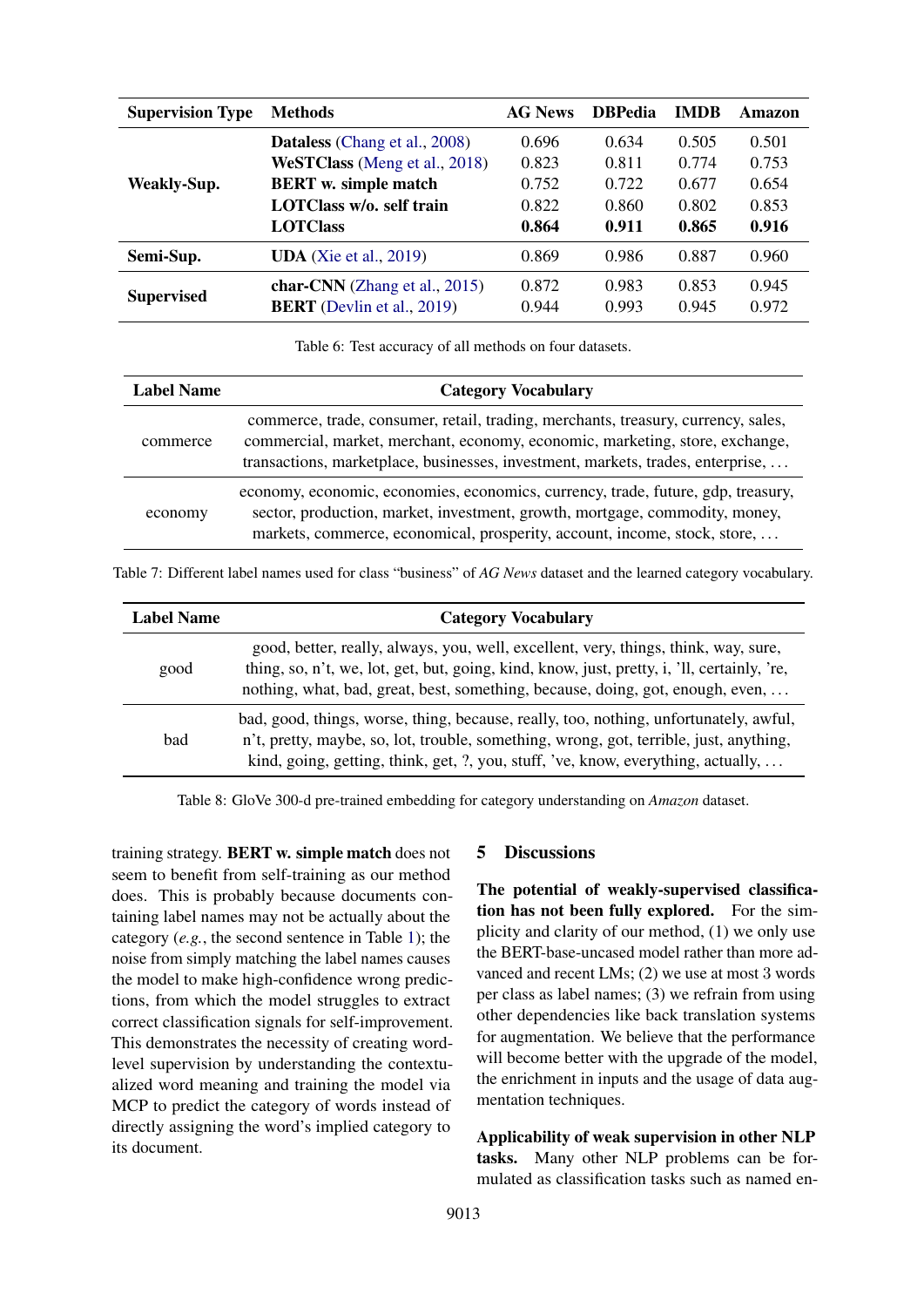<span id="page-8-1"></span>

number of labeled documents.

<span id="page-8-2"></span>training loss.

<span id="page-8-3"></span>ple match during self-training.

Figure 2: (On *AG News* dataset.) (a) The performance of **LOTClass** is close to that of **Supervised BERT** with 48 labeled documents per class. (b) The self-training loss of LOTClass decreases in a period of 50 steps; the performance of LOTClass gradually improves. (c) BERT w. simple match does not benefit from self-training.

tity recognition and aspect-based sentiment analysis [\(Huang et al.,](#page-9-29) [2020\)](#page-9-29). Sometimes a label name could be too generic to interpret (*e.g.*, "person", "time", etc). To apply similar methods as introduced in this paper to these scenarios, one may consider instantiating the label names with more concrete example terms like specific person names.

Limitation of weakly-supervised classification. There are difficult cases where label names are not sufficient to teach the model for correct classification. For example, some review texts implicitly express sentiment polarity that goes beyond wordlevel understanding: *"I find it sad that just because Edward Norton did not want to be in the film or have anything to do with it, people automatically think the movie sucks without even watching it or giving it a chance."* Therefore, it will be interesting to improve weakly-supervised classification with active learning where the model is allowed to consult the user about difficult cases.

Collaboration with semi-supervised classification. One can easily integrate weakly-supervised methods with semi-supervised methods in different scenarios: (1) When no training documents are available, the high-confidence predictions of weakly-supervised methods can be used as groundtruth labels for initializing semi-supervised methods. (2) When both training documents and label names are available, a joint objective can be designed to train the model with both word-level tasks (*e.g.*, MCP) and document-level tasks (*e.g.*, augmentation, self-training).

#### 6 Conclusions

In this paper, we propose the LOTClass model built upon pre-trained neural LMs for text classi-

fication with label names as the only supervision in three steps: Category understanding via label name replacement, word-level classification via masked category prediction, and self-training on unlabeled corpus for generalization. The effectiveness of LOTClass is validated on four benchmark datasets. We show that label names is an effective supervision type for text classification but has been largely overlooked by the mainstreams of literature. We also point out several directions for future work by generalizing our methods to other tasks or combining with other techniques.

#### Acknowledgments

Research was sponsored in part by US DARPA KAIROS Program No. FA8750-19-2-1004 and SocialSim Program No. W911NF-17-C-0099, National Science Foundation IIS 19-56151, IIS 17- 41317, IIS 17-04532, IIS 16-18481, and III-2008334, and DTRA HDTRA11810026. Any opinions, findings, and conclusions or recommendations expressed herein are those of the authors and should not be interpreted as necessarily representing the views, either expressed or implied, of DARPA or the U.S. Government. The U.S. Government is authorized to reproduce and distribute reprints for government purposes notwithstanding any copyright annotation hereon. We thank anonymous reviewers for valuable and insightful feedback.

#### **References**

<span id="page-8-0"></span>Steven Bird, Ewan Klein, and Edward Loper. 2009. *Natural language processing with Python: analyzing text with the natural language toolkit*. " O'Reilly Media, Inc.".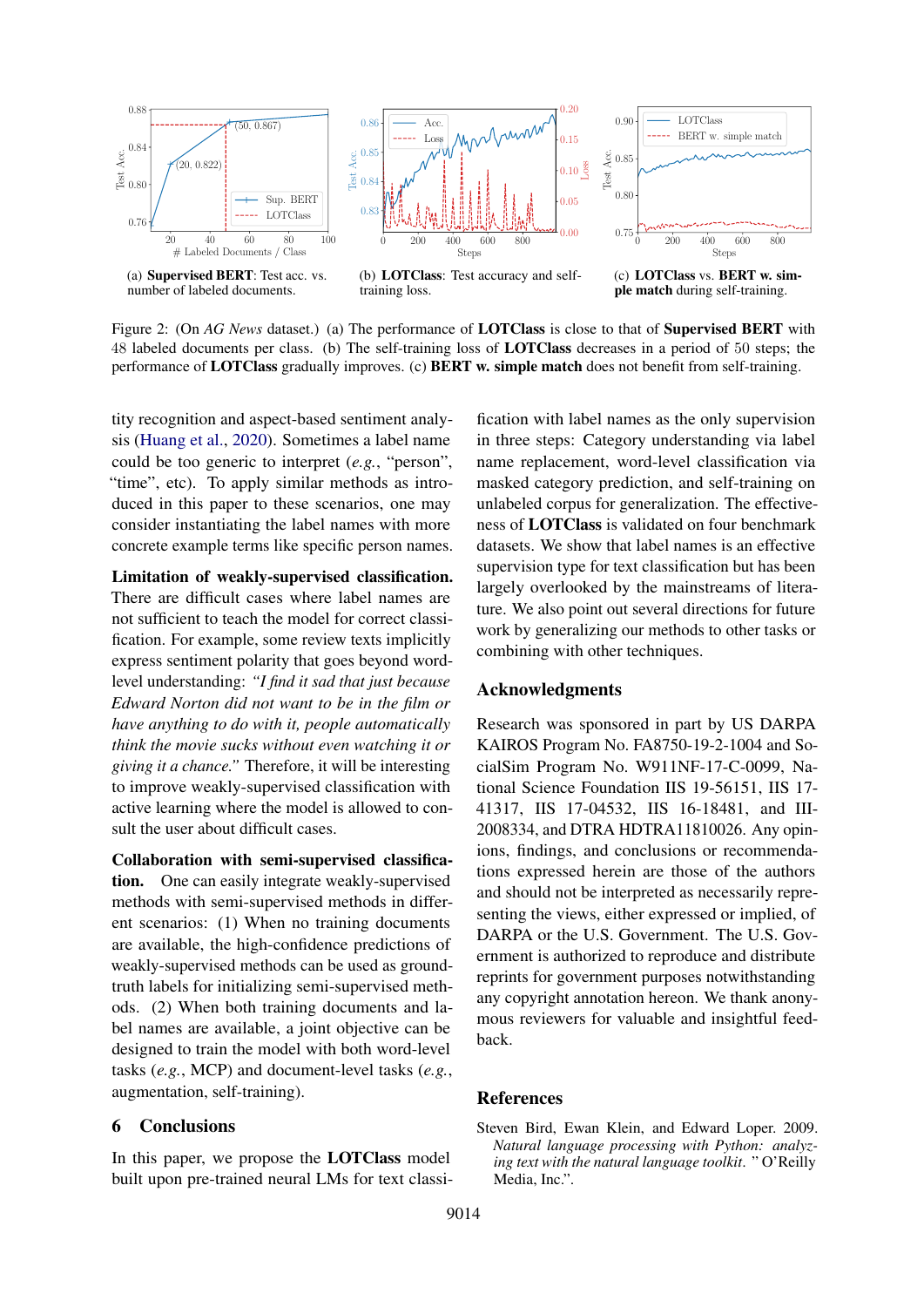- <span id="page-9-7"></span>Ming-Wei Chang, Lev-Arie Ratinov, Dan Roth, and Vivek Srikumar. 2008. Importance of semantic representation: Dataless classification. In *AAAI*.
- <span id="page-9-3"></span>Jiaao Chen, Zichao Yang, and Diyi Yang. 2020. Mixtext: Linguistically-informed interpolation of hidden space for semi-supervised text classification. In *ACL*.
- <span id="page-9-16"></span>Xingyuan Chen, Yunqing Xia, Peng Jin, and John A. Carroll. 2015. Dataless text classification with descriptive lda. In *AAAI*.
- <span id="page-9-5"></span>Jacob Devlin, Ming-Wei Chang, Kenton Lee, and Kristina Toutanova. 2019. Bert: Pre-training of deep bidirectional transformers for language understanding. In *NAACL-HLT*.
- <span id="page-9-15"></span>Evgeniy Gabrilovich and Shaul Markovitch. 2007. Computing semantic relatedness using wikipediabased explicit semantic analysis. In *IJCAI*.
- <span id="page-9-29"></span>Jiaxin Huang, Yu Meng, Fang Guo, Heng Ji, and Jiawei Han. 2020. Weakly-supervised aspect-based sentiment analysis via joint aspect-sentiment topic embedding. In *EMNLP*.
- <span id="page-9-0"></span>Nitin Jindal and Bing Liu. 2007. Review spam detection. In *WWW*.
- <span id="page-9-2"></span>Yoon Kim. 2014. Convolutional neural networks for sentence classification. In *EMNLP*.
- <span id="page-9-27"></span>Diederik P. Kingma and Jimmy Ba. 2015. Adam: A method for stochastic optimization. In *ICLR*.
- <span id="page-9-12"></span>Thomas Kipf and Max Welling. 2017. Semisupervised classification with graph convolutional networks. In *ICLR*.
- <span id="page-9-8"></span>Zhen-Zhong Lan, Mingda Chen, Sebastian Goodman, Kevin Gimpel, Piyush Sharma, and Radu Soricut. 2020. Albert: A lite bert for self-supervised learning of language representations. In *ICLR*.
- <span id="page-9-23"></span>Dong-Hyun Lee. 2013. Pseudo-label : The simple and efficient semi-supervised learning method for deep neural networks. In *Workshop on challenges in representation learning, ICML*.
- <span id="page-9-24"></span>Jens Lehmann, Robert Isele, Max Jakob, Anja Jentzsch, Dimitris Kontokostas, Pablo N. Mendes, Sebastian Hellmann, Mohamed Morsey, Patrick van Kleef, Sören Auer, and Christian Bizer. 2015. Dbpedia a large-scale, multilingual knowledge base extracted from wikipedia. *Semantic Web*, 6:167–195.
- <span id="page-9-9"></span>Mike Lewis, Yinhan Liu, Naman Goyal, Marjan Ghazvininejad, Abdelrahman Mohamed, Omer Levy, Ves Stoyanov, and Luke Zettlemoyer. 2020. Bart: Denoising sequence-to-sequence pre-training for natural language generation, translation, and comprehension. In *ACL*.
- <span id="page-9-17"></span>Chenliang Li, Jian Xing, Aixin Sun, and Zongyang Ma. 2016. Effective document labeling with very few seed words: A topic model approach. In *CIKM*.
- <span id="page-9-13"></span>Hongmei Liu, Xiaotong Zhang, Lu Fan, Xuandi Fu, Qimai Li, Xiao ming Wu, and Albert Y. S. Lam. 2019a. Reconstructing capsule networks for zeroshot intent classification. In *EMNLP*.
- <span id="page-9-10"></span>Yinhan Liu, Myle Ott, Naman Goyal, Jingfei Du, Mandar Joshi, Danqi Chen, Omer Levy, Mike Lewis, Luke Zettlemoyer, and Veselin Stoyanov. 2019b. Roberta: A robustly optimized bert pretraining approach. *ArXiv*, abs/1907.11692.
- <span id="page-9-25"></span>Andrew L. Maas, Raymond E. Daly, Peter T. Pham, Dan Huang, Andrew Y. Ng, and Christopher Potts. 2011. Learning word vectors for sentiment analysis. In *ACL*.
- <span id="page-9-26"></span>Julian J. McAuley and Jure Leskovec. 2013. Hidden factors and hidden topics: understanding rating dimensions with review text. In *RecSys '13*.
- <span id="page-9-18"></span>Dheeraj Mekala and Jingbo Shang. 2020. Contextualized weak supervision for text classification. In *ACL*.
- <span id="page-9-21"></span>Yu Meng, Jiaxin Huang, Guangyuan Wang, Zihan Wang, Chao Zhang, Yu Zhang, and Jiawei Han. 2020a. Discriminative topic mining via categoryname guided text embedding. In *WWW*.
- <span id="page-9-19"></span>Yu Meng, Jiaming Shen, Chao Zhang, and Jiawei Han. 2018. Weakly-supervised neural text classification. In *CIKM*.
- <span id="page-9-20"></span>Yu Meng, Jiaming Shen, Chao Zhang, and Jiawei Han. 2019. Weakly-supervised hierarchical text classification. In *AAAI*.
- <span id="page-9-22"></span>Yu Meng, Yunyi Zhang, Jiaxin Huang, Yu Zhang, Chao Zhang, and Jiawei Han. 2020b. Hierarchical topic mining via joint spherical tree and text embedding. In *KDD*.
- <span id="page-9-4"></span>Takeru Miyato, Andrew M. Dai, and Ian J. Goodfellow. 2017. Adversarial training methods for semisupervised text classification. In *ICLR*.
- <span id="page-9-14"></span>Jinseok Nam, Eneldo Loza Mencía, and Johannes Fürnkranz. 2016. All-in text: Learning document, label, and word representations jointly. In *AAAI*.
- <span id="page-9-1"></span>Bo Pang, Lillian Lee, and Shivakumar Vaithyanathan. 2002. Thumbs up? sentiment classification using machine learning techniques. In *EMNLP*.
- <span id="page-9-28"></span>Jeffrey Pennington, Richard Socher, and Christopher D. Manning. 2014. Glove: Global vectors for word representation. In *EMNLP*.
- <span id="page-9-6"></span>Matthew E. Peters, Mark Neumann, Mohit Iyyer, Matt Gardner, Christopher Clark, Kenton Lee, and Luke Zettlemoyer. 2018. Deep contextualized word representations. In *NAACL-HLT*.
- <span id="page-9-11"></span>Fabio Petroni, Tim Rocktäschel, Patrick Lewis, Anton Bakhtin, Yuxiang Wu, Alexander H. Miller, and Sebastian Riedel. 2019. Language models as knowledge bases? In *EMNLP*.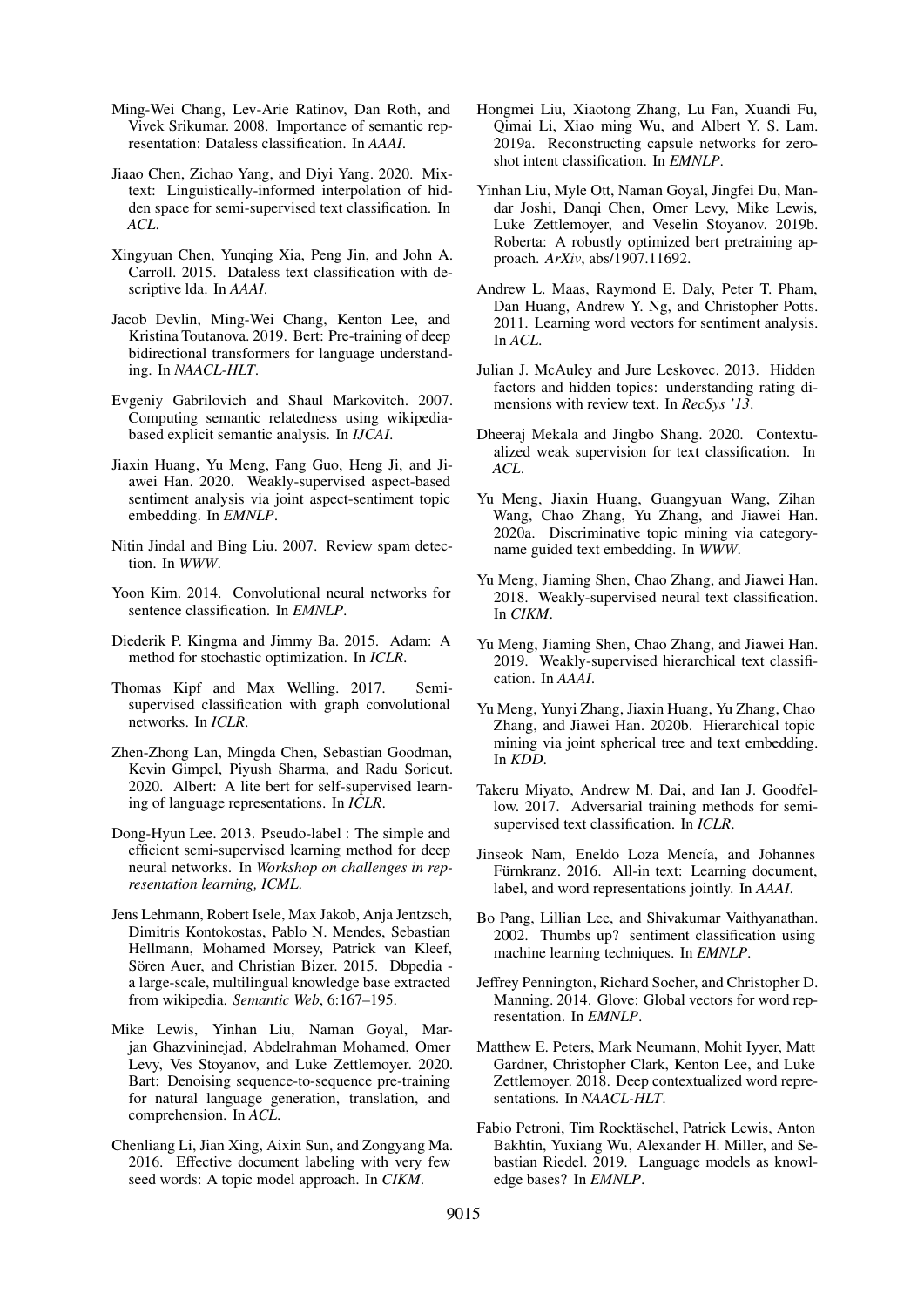- <span id="page-10-13"></span>Pushpankar Kumar Pushp and Muktabh Mayank Srivastava. 2017. Train once, test anywhere: Zero-shot learning for text classification. *ArXiv*, abs/1712.05972.
- <span id="page-10-5"></span>Alec Radford, Karthik Narasimhan, Tim Salimans, and Ilya Sutskever. 2018. Improving language understanding by generative pre-training.
- <span id="page-10-0"></span>Pranav Rajpurkar, Jian Zhang, Konstantin Lopyrev, and Percy Liang. 2016. Squad: 100, 000+ questions for machine comprehension of text. In *EMNLP*.
- <span id="page-10-15"></span>Anthony Rios and Ramakanth Kavuluru. 2018. Fewshot and zero-shot multi-label learning for structured label spaces. In *EMNLP*.
- <span id="page-10-9"></span>Rico Sennrich, Barry Haddow, and Alexandra Birch. 2016. Improving neural machine translation models with monolingual data. In *ACL*.
- <span id="page-10-17"></span>Yangqiu Song and Dan Roth. 2014. On dataless hierarchical text classification. In *AAAI*.
- <span id="page-10-2"></span>Duyu Tang, Bing Qin, and Ting Liu. 2015a. Document modeling with gated recurrent neural network for sentiment classification. In *EMNLP*.
- <span id="page-10-10"></span>Jian Tang, Meng Qu, and Qiaozhu Mei. 2015b. Pte: Predictive text embedding through large-scale heterogeneous text networks. In *KDD*.
- <span id="page-10-12"></span>Jian Tang, Meng Qu, Mingzhe Wang, Ming Zhang, Jun Yan, and Qiaozhu Mei. 2015c. Line: Large-scale information network embedding. In *WWW*.
- <span id="page-10-7"></span>Ian Tenney, Patrick Xia, Berlin Chen, Alex Wang, Adam Poliak, R. Thomas McCoy, Najoung Kim, Benjamin Van Durme, Samuel R. Bowman, Dipanjan Das, and Ellie Pavlick. 2019. What do you learn from context? probing for sentence structure in contextualized word representations. In *ICLR*.
- <span id="page-10-8"></span>Ashish Vaswani, Noam Shazeer, Niki Parmar, Jakob Uszkoreit, Llion Jones, Aidan N. Gomez, Lukasz Kaiser, and Illia Polosukhin. 2017. Attention is all you need. In *NIPS*.
- <span id="page-10-14"></span>Congying Xia, Chenwei Zhang, Xiaohui Yan, Yi Chang, and Philip S. Yu. 2018. Zero-shot user intent detection via capsule neural networks. In *EMNLP*.
- <span id="page-10-20"></span>Junyuan Xie, Ross B. Girshick, and Ali Farhadi. 2016. Unsupervised deep embedding for clustering analysis. In *ICML*.
- <span id="page-10-4"></span>Qizhe Xie, Zihang Dai, Eduard H. Hovy, Minh-Thang Luong, and Quoc V. Le. 2019. Unsupervised data augmentation. *ArXiv*, abs/1904.12848.
- <span id="page-10-6"></span>Zhilin Yang, Zihang Dai, Yiming Yang, Jaime G. Carbonell, Ruslan Salakhutdinov, and Quoc V. Le. 2019. Xlnet: Generalized autoregressive pretraining for language understanding. In *NeurIPS*.
- <span id="page-10-3"></span>Zichao Yang, Diyi Yang, Chris Dyer, Xiaodong He, Alexander J. Smola, and Eduard H. Hovy. 2016. Hierarchical attention networks for document classification. In *NAACL-HLT*.
- <span id="page-10-18"></span>Wenpeng Yin, Jamaal Hay, and Dan Roth. 2019. Benchmarking zero-shot text classification: Datasets, evaluation and entailment approach. In *EMNLP*.
- <span id="page-10-16"></span>Jingqing Zhang, Piyawat Lertvittayakumjorn, and Yike Guo. 2019. Integrating semantic knowledge to tackle zero-shot text classification. In *NAACL-HLT*.
- <span id="page-10-1"></span>Xiang Zhang, Junbo Jake Zhao, and Yann LeCun. 2015. Character-level convolutional networks for text classification. In *NIPS*.
- <span id="page-10-11"></span>Yu Zhang, Yu Meng, Jiaxin Huang, Frank F. Xu, Xuan Wang, and Jiawei Han. 2020. Minimally supervised categorization of text with metadata. In *SIGIR*.

# <span id="page-10-19"></span>A Label Names Used and Category Vocabulary Obtained for DBPedia

We show the label names used for *DBPedia* corpora and the obtained category vocabulary in Table [9.](#page-11-0) In most cases, only one word as the label name will be sufficient; however, sometimes the semantics of the label name might be too general so we instead use 2 or 3 keywords of the class to represent the label name. For example, we use "school" and "university" to represent the class "educational institution"; we use "river", "lake" and "mountain" to represent the class "natural place"; we use "book", "novel" and "publication" to represent the class "paper work".